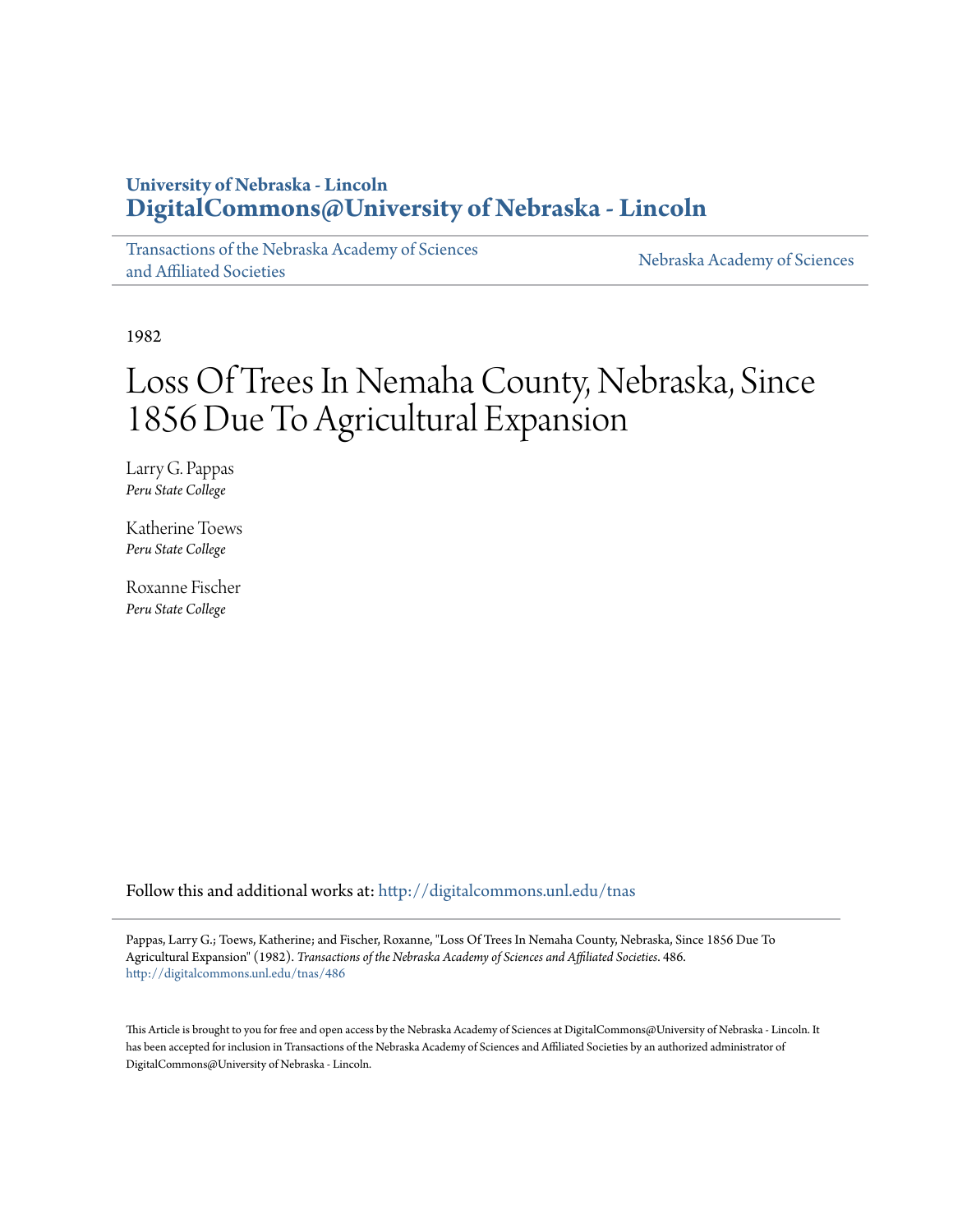# LOSS OF TREES IN NEMAHA COUNTY, NEBRASKA, SINCE 1856

# DUE TO AGRICULTURAL EXPANSION

Larry G. Pappas, Katherine Toews, and Roxanne Fischer

Natural Science Division Peru State College Peru, Nebraska 68421

The distribution and species composition of trees as they occurred in Nemaha County, Nebraska, in 1856 were analyzed using the General Land Office survey records. Calculation of importance values for trees within the county indicated the predominance of elms, cottonwood, black walnut, and oaks. In 1856, 9,543 ha of trees were present. By 1955 there were 8,520 ha of trees. Tree area decreased to 5,563 ha by 1977. Evidence is given to support the coincident loss of trees with a large increase in the amount of land planted in crops beginning in approximately 1960.

t t t

# INTRODUCTION

Forest surveys of Nebraska were conducted in 1955 and 1977 (Shasby, 1977). These surveys sought to characterize species, total area, and size classes of economically important trees. Information gained from these surveys is very alarming. The counties of Nernaha, Otoe, and Richardson in the southeastern survey district have lost between 34.7% and 53.9% of their trees during that 22-yr period. These are critical losses considering that these counties are only 2.8% to 5.5% forested.

The purpose of this study was to investigate historical changes in tree vegetation that occurred in Nemaha County. The trees as they occurred in the county when settlers started to colonize this part of Nebraska were studied. For this, the General Land Office surveys were helpful. Information of this type has been used to categorize presettlement forests in several states (Steams, 1949; Spurr, 1951; Shanks, 1953; Bourdo, 1956; Wuenscher and Valiunas, 1967; Leitner and Jackson, 1981). Most of these studies did not concentrate on using available information to define losses in vegetation that occurred since the original surveys. Information in the General Land Office surveys can be used to determine the location, area, size classes, and species of trees that occurred in the past.

## MATERIALS AND METHODS

#### Analysis

General Land Office survey records were obtained from the State Surveyor's Office in Lincoln, Nebraska. This information was in the form of township maps and microfilm of the surveyors' original written descriptions. These descriptions were viewed with a stereomicroscope at X10 and verbatim notes were taken of information pertaining to trees. The film copy was of variable quality and not clear enough to be read with a microfilm viewer for which it was designed. Some problems had to be dealt with in reading the surveyors' reports. A different penmanship was used which initially made the writing difficult to interpret. Also, common names of trees used by surveyors were not always those used currently. For example, "Lynn" was used to refer to linden and "coffee bean" referred to the Kentucky coffee tree. Written notes were compared to information on the township maps. With this comparison it was possible to determine that the surveyors had outlined the areas covered by trees on the map. This information made calculation of tree-area coverage much simpler. This advantage has not always been available to other investigators. With information on number of species and size of trees it was possible to define an importance value of trees in Nemaha County (Cottom and Curtis, 1956). Importance values for trees were calculated for the entire county. Additionally, three localities were analyzed separately. These included the Muddy Creek; Little Nemaha River; and Township 4 North, Range 16 East. This township was chosen because of its large area of trees. To estimate area covered by trees a coordinate grid was used.

#### Survey Methods

The original survey of Nemaha County was conducted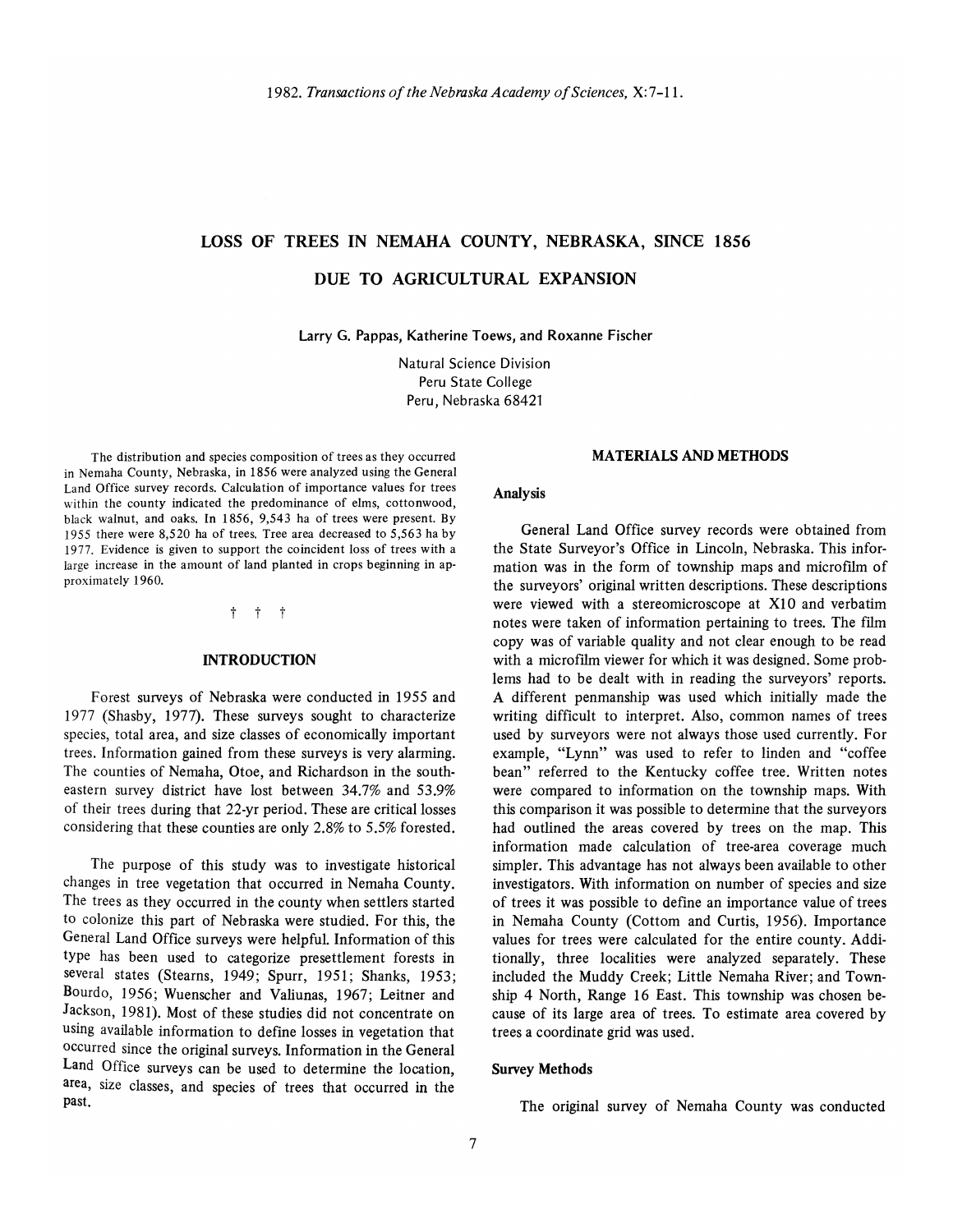# 8 L. G. Pappas, *et al.*

in 1855 and 1856. At each of the township and section corners, surveyors were to list a maximum of four trees, one tree in each quadrant defined by the sampling point. They determined the bearing and distance of the tree from the sampling point, its diameter, and species. Occasionally surveyors gave species and diameter designations to trees that occurred along section lines. The surveyors noted 217 trees in this manner in Nemaha County. Some timber area was not analyzed with the above parameters. Instead, surveyors summarized the trees within a stand of timber *(e.g.,* bur oak, black oak, and elm). Some of the trees were defined by specific common names such as black walnut, while others were only put into groups such as "elms."

# RESULTS AND DISCUSSION

The areas covered by trees in Nemaha County in 1856 are shown in Figure 1. This represents information summarized from written descriptions and 24 township maps. The trees in the county were primarily found along waterways including the Little Nemaha River, Muddy Creek, and Missouri River. The largest upland area covered by trees occurred in the southeasternmost part of the county  $(T, 4 \text{ N}, R, 16 \text{ E})$ . Early reports of tree ecology in Nebraska by Pound and Clements (1900) indicate similar distributions of trees. An indication of how many and what type of trees were marked by surveyors is seen in a reproduction of a township map (Fig. 2). Tree locations have been superimposed on the township map as listed in the written description by surveyors.

Importance values were derived for trees within the entire county. The species in Table I are arranged according to these values. In addition, three of the major areas covered by



FIGURE 1. Map of Nemaha County, Nebraska. Dots indicate the location and areas covered by timber in 1856.



FIGURE 2. Township map of T. 4 N., R. 16 E. within Nemaha County of 1856. Locations of trees are superimposed on the township map.

trees were analyzed separately. According to original records, 21 species or groups were observed. The group listings include elms, hickories, maples, and willows. The elm group probably included the American elm *(Ulmus americana)* and slippery elm *(Ulmus rubra).* The elms had an average diameter of 56.6 cm. Although the American elm has been devastated by Dutch elm disease, Shasby (1977) reported that they still made up 7.3% of the growing stock of the southeastern district. The slippery elm is still found in large numbers although it is locally preferred by residents as the best species for firewood. If the elm species had been distinguished it is possible that the importance value of each would have been less than that of cottonwood *(Populus delta ides)* , black walnut (Juglans nigra), or oaks. The ash group probably included green ash *(Fraxinus pennsylvanica)* and white ash (F. *americana).* The willows most likely included peach-leaved *(Sa/ix amygdala ides)* , black *(S. nigra),* and sandbar *(S. interior).*  The hickories would have included bitternut *(Carya cordi formis*), shagbark (C. *ovata*), and butternut *(Juglans cinerea)*. The maples would have included silver maple *(Acer saccharinum*). If the groups had been categorized by species, the species list could have increased to at least 26. This compares to the survey by Shasby (1977) which listed 32 species of trees in the southeastern district. The probability of which species would have represented these groups was surmised from the work of Pound and Clements (1900), Pool, Weaver, and Jean (1918), Weaver, Hanson, and Aikman (1925), and Aikman (1927).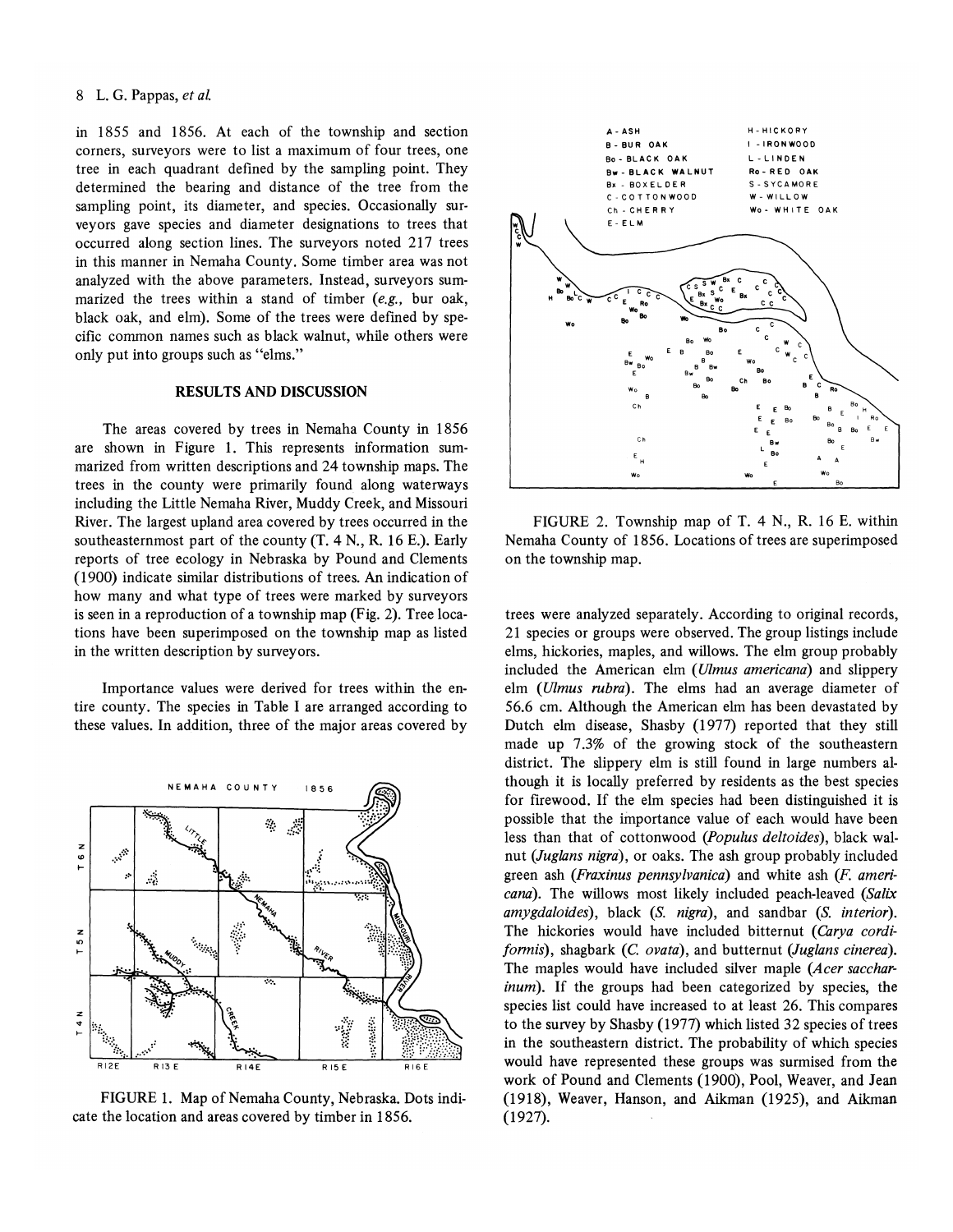|                   | TABLE I. Importance value of trees in Nemaha County, |  |  |  |
|-------------------|------------------------------------------------------|--|--|--|
| Nebraska in 1856. |                                                      |  |  |  |

|                      |        | Little | Muddy | T. 4 N.,<br>R. 16 E. |
|----------------------|--------|--------|-------|----------------------|
|                      | Entire | Nemaha |       |                      |
| Trees                | County | River  | Creek |                      |
| Elm                  | 29.4   | 53.4   | 62.8  | 26.0                 |
| Cottonwood           | 28.5   | 18.3   |       | 37.9                 |
| Black oak            | 21.1   |        |       | 33.7                 |
| <b>Black walnut</b>  | 14.2   | 42.8   | 28.2  | 10.4                 |
| Bur oak              | 13.3   | 15.4   | 27.2  | 16.1                 |
| Svcamore             | 12.9   |        |       | 9.2                  |
| White oak            | 12.8   |        |       | 20.2                 |
| Maple                | 10.8   | 29.2   |       |                      |
| Red oak              | 9.6    | 8.1    |       | 9.5                  |
| Boxelder             | 9.4    | 18.1   |       | 6.5                  |
| Ash                  | 6.6    | 4.5    | 36.0  | 4.8                  |
| Linden               | 6.3    |        |       | 7.0                  |
| Willow               | 6, 2   | 7.1    |       | 8.4                  |
| Hickory              | 5.8    |        | 30.1  | 3.8                  |
| Mulberry             | 3.8    | 3.1    |       |                      |
| Ironwood             | 2,4    |        |       | 2.9                  |
| Black cherry         | 2.4    |        | 15.7  | 3.6                  |
| Hackberry            | 1.9    |        |       |                      |
| Redbud               | 1.3    |        |       |                      |
| Kentucky coffee tree | 1.3    |        |       |                      |

Analysis of three areas within the county reveals distinct communities (Table I). The cottonwood and willow were not found on Muddy Creek although they were present on the Little Nemaha and T. 4 N., R. 16 E. These species are usually the first established along streams and rivers (Wilson, 1970). Weaver, Hanson, and Aikman (1925) indicated that sandbar willow is usually the first tree to establish and that numerous peach-leaved and black willows are found primarily at the margins of timber stands. Cottonwoods usually follow willows. The second stage of succession is characterized by bur oak, hickory, and walnut occurring on the banks of a stream. The third stage is characterized by American elm, slippery elm, and green ash. Other ancillary species include Kentucky coffee tree, Ohio buckeye, hackberry, silver maple, and sycamore. Muddy Creek seemed to be dominated by species representing the second and third stages of flood plain development. The Little Nemaha evidently consisted of areas which incorporated all three stages. Weaver, Hanson, and Aikman (1925) studied the lower reaches of the Little Nemaha and found a similar composition of trees.

The trees in T. 4 N., R. 16 E., away from the river seemed to represent a typical, mature upland-forest with the oaks,

black walnut, and elms dominating. Most likely this forest was made up of several associations such as the red oaklinden, bur oak-elm-walnut, and black oak-shagbark hickory (Pool, Weaver, and Jean, 1918). The black oak-hickory association was probably much more prevalent in 1856. The black oak had been cut to the point that few of these areas of association remained by 1928 (Weaver, 1960).

By comparing the species list of the present study for 1856 and previous studies on southeastern Nebraska trees, some comparisons can be made. Two species were not noted in 1856. The osage orange, a comparatively new introduction used primarily for windbreaks, was not mentioned in 1856. The chinkapin oak *(Quercus muhlenbergii*) was also not mentioned in 1856. The absence of this species may have been an oversight by surveyors or it may not have been present. This species is fairly easy to recognize because of its bark characteristics. Its apparent absence in 1856 is interesting because it reaches its most northerly expansion along the Missouri River within Nemaha County (Pool, Weaver, and Jean, 1918). This tree presently occurs in Nemaha County in fairly large numbers in association with the red oak. Early surveys listed the chinkapin oak in Indiana as "yellow oak" (Lindsey, 1961) or as "pigeon oak" (Shanks, 1953) in Ohio. Leitner and Jackson (1981) thought that early surveys of southern Illinois may have listed this species as "white oak." A large number of "white oak" is listed as occurring in Nemaha County in 1856. It seems possible that the "white oak" may in fact be  $Q$ . *muhlenbergii.* 

The area covered by trees in 1856 was determined from original maps. In 1856, 9,543 ha of trees were present. In some cases surveyors marked the area covered by trees on the township maps. Therefore, our calculations could be checked. When comparing calculations we were within 5% of that marked on the map. More recent studies show 8,520 ha of trees in 1955 and 5,563 ha in 1977 (Shasby, 1977). This represents an  $11\%$  decrease in the 99-yr period between 1856 and 1955 (Fig. 3). During the next 22 yrs, 34.7% of the area covered by trees was lost from Nemaha County. The Little Nemaha was lined with 714 ha while the Muddy Creek was bordered by 888 ha. The T. 4 N., R. 16 E. contained 3,629 ha. The remaining area was primarily along the bluffs overlooking the Missouri River and small tributaries. Pound and Clements (1900) noted that the Little Nemaha was lined by extensive forests. Later, Weaver, Hanson, and Aikman (1925) noted that several portions of the Little Nemaha were plowed to within a few meters of the river in several locations.

One purpose of this study was to determine the contributing factors for the large loss of trees in Nemaha County. The demographics of Nemaha County were examined for relationships with population changes, farm practices, crop production, farm size, and forested land. The population of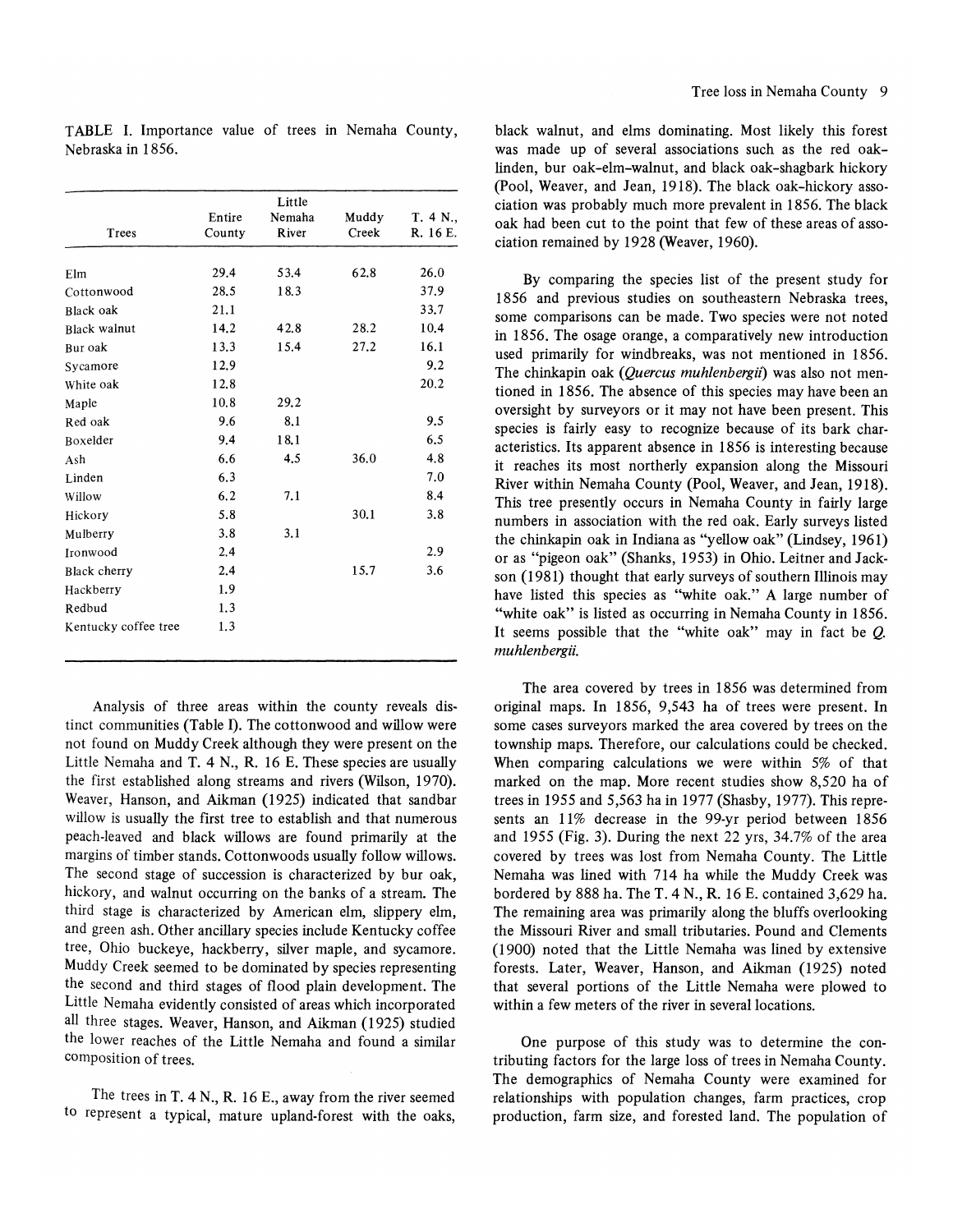

FIGURE 3. Tree area in Nemaha County as surveyed in 1856, 1955, and 1977. The 1955 and 1977 data are from Shasby (1977).

the county decreased from 12,356 in 1930 to 8,132 in 1976. The number of farms decreased from 1,070 in 1960 to 700 in 1976. The size of farms increased continually from 1850 when a farm averaged 90 ha to 1974 when each averaged 273 ha.

The relationship between crop production and forested area is seen in Figure 4. There was a rapid increase in the amount of land in production from 1879 to 1899. In 1879, 43,709 ha were in production. This expanded to 67,250 ha in 1899. This rapid expansion seems not to have had a significant effect on forested land. From that period, the area of crop-land oscillated around 62,000 ha until about 1960. From 1960 crop-land increased continually to approximately 77,200 ha in 1979. Crop estimates were taken from the U.S. Census on Agriculture.

These data indicate that the expansion of agriculture in the last 35 yrs may have contributed to the displacement of a large portion of forested habitat in Nemaha County. Several current indicators show that cultivation is still increasing. Extensive windbreak destruction has been witnessed in the past two years. Many fields are now being plowed right to the side of county roads. The topography of the extreme eastern portions of the county bordering the Missouri River and representing most of the forested land in the county has probably kept cultivation from further expanding. However, the advent of widespread use of heavy machinery for leveling and terracing land, coupled with increased land value and decreased crop



FIGURE 4. Comparison of tree and crop areas in Nemaha County from 1856 to 1979.

value, may result in further destruction of forest in the county. Another factor leading to future forest destruction may be the increased use of bluffs overlooking the Missouri River for homesites.

# **ACKNOWLEDGMENTS**

We are grateful to the State Surveyor's Office for providing copies of the General Land Office survey for Nemaha County. We also thank Thomas Bragg, University of Nebraska at Omaha, for providing information which contributed to this study.

## **REFERENCES**

- Aikman, J. M. 1927. Distribution and structure of the forests of eastern Nebraska. University of Nebraska Studies.  $26:1 - 75.$
- Bourdo, E. A., Jr. 1956. A review of the General Land Office survey and its use in quantitative studies of former forests. Ecology, 37:754-768.
- Cottom, G., and J. T. Curtis. 1956. The use of distance measures in phytosociological sampling. Ecology, 37:451-460.
- Leitner, L. A., and M. T. Jackson. 1981. Presettlement forests of the unglaciated portion of southern Illinois. American Midland Naturalist, 105:290-304.
- Lindsey, A.A. 1961. Vegetation of the drainage-aeration classes of northern Indiana soils in 1830. Ecology, 42: 432-436.